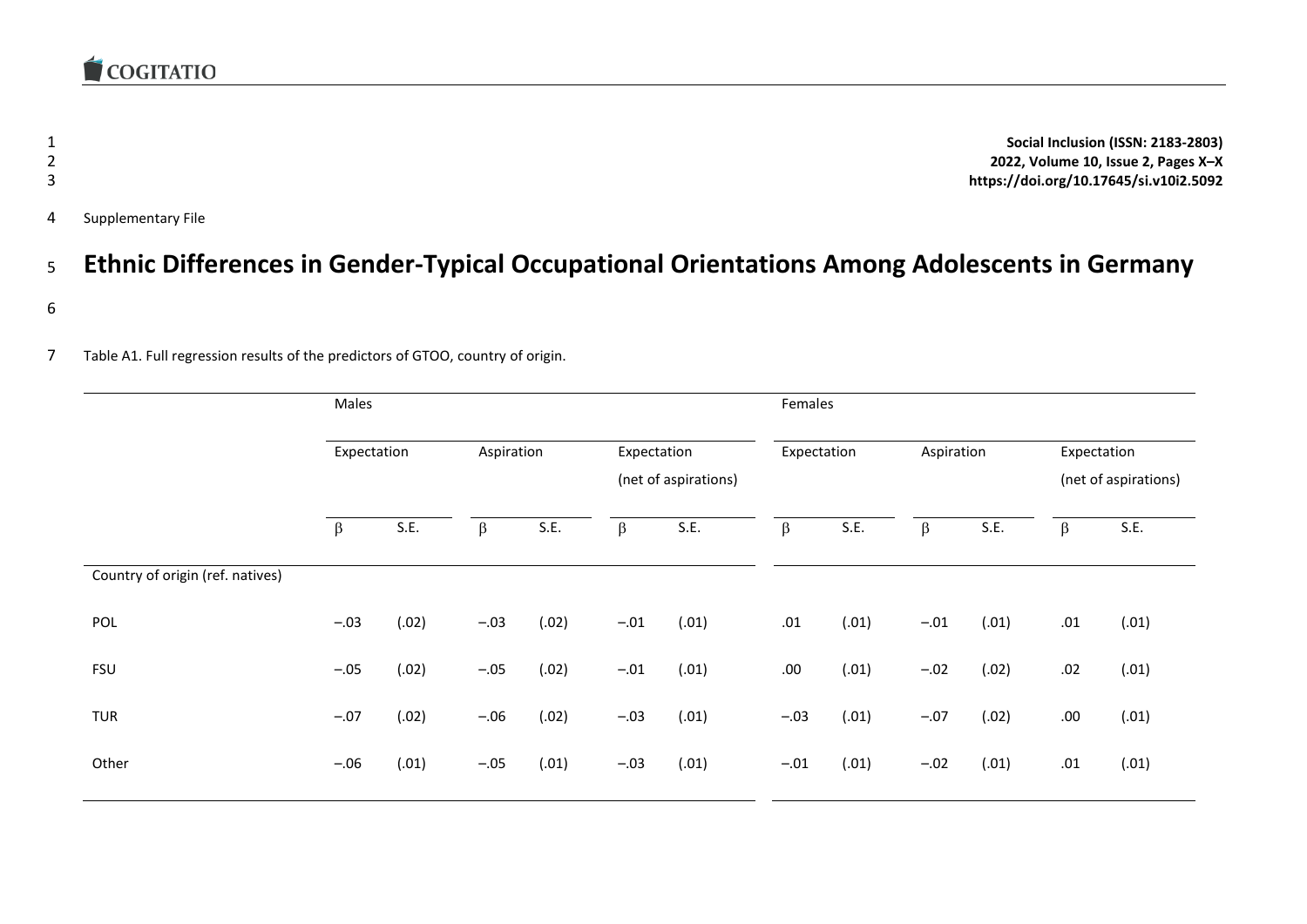## COGITATIO

*Controls*

| Grades (math & German)               | .00.   | (.01) | .00.   | (00.)  | .00.   | (.00) | .03    | (.00) | .02    | (.00) | .02    | (.00) |
|--------------------------------------|--------|-------|--------|--------|--------|-------|--------|-------|--------|-------|--------|-------|
| School type (ref. Gymnasium)         |        |       |        |        |        |       |        |       |        |       |        |       |
| Comprehensive school                 | .03    | (.01) | .01    | (.01)  | .03    | (.01) | .07    | (.01) | .07    | (.01) | .03    | (.01) |
| Realschule (secondary school)        | .04    | (.01) | .03    | (.01)  | .02    | (.01) | .08    | (.01) | .06    | (.01) | .05    | (.01) |
| several courses of<br>School<br>with | .06    | (.02) | .01    | (.01)  | .05    | (.01) | .11    | (.01) | .10    | (.01) | .05    | (.01) |
| education                            |        |       |        |        |        |       |        |       |        |       |        |       |
| (lower<br>Hauptschule<br>secondary   | .10    | (.01) | .06    | (.01)  | .06    | (.01) | .12    | (.01) | .10    | (.01) | .07    | (.01) |
| school)                              |        |       |        |        |        |       |        |       |        |       |        |       |
| No. of books in household            | $-.01$ | (.00) | $-.01$ | (0.00) | $-.00$ | (.00) | $-.01$ | (.00) | $-.01$ | (.00) | $-.01$ | (.00) |
| Highest parental ISEI                | $-.00$ | (.00) | $-.00$ | (.00)  | .00.   | (.00) | $-.00$ | (.00) | $-.00$ | (.00) | $-.00$ | (.00) |
| Mother's occupation (female share)   | $-.01$ | (.02) | $-.01$ | (.02)  | .00.   | (.01) | .04    | (.02) | .02    | (.02) | .03    | (.02) |
| Father's occupation (male share)     | .10    | (.02) | .05    | (.02)  | .07    | (.02) | $-.01$ | (.02) | $-.01$ | (.02) | $-.00$ | (.01) |
| SC3 (ref. SC4)                       | .01    | (.01) | .00.   | (.01)  | .00.   | (.01) | $-.02$ | (.01) | $-.01$ | (.01) | $-.01$ | (.01) |
| Aspiration (share of same-sex)       |        |       |        |        | .69    | (.01) |        |       |        |       | .52    | (.01) |
|                                      |        |       |        |        |        |       |        |       |        |       |        |       |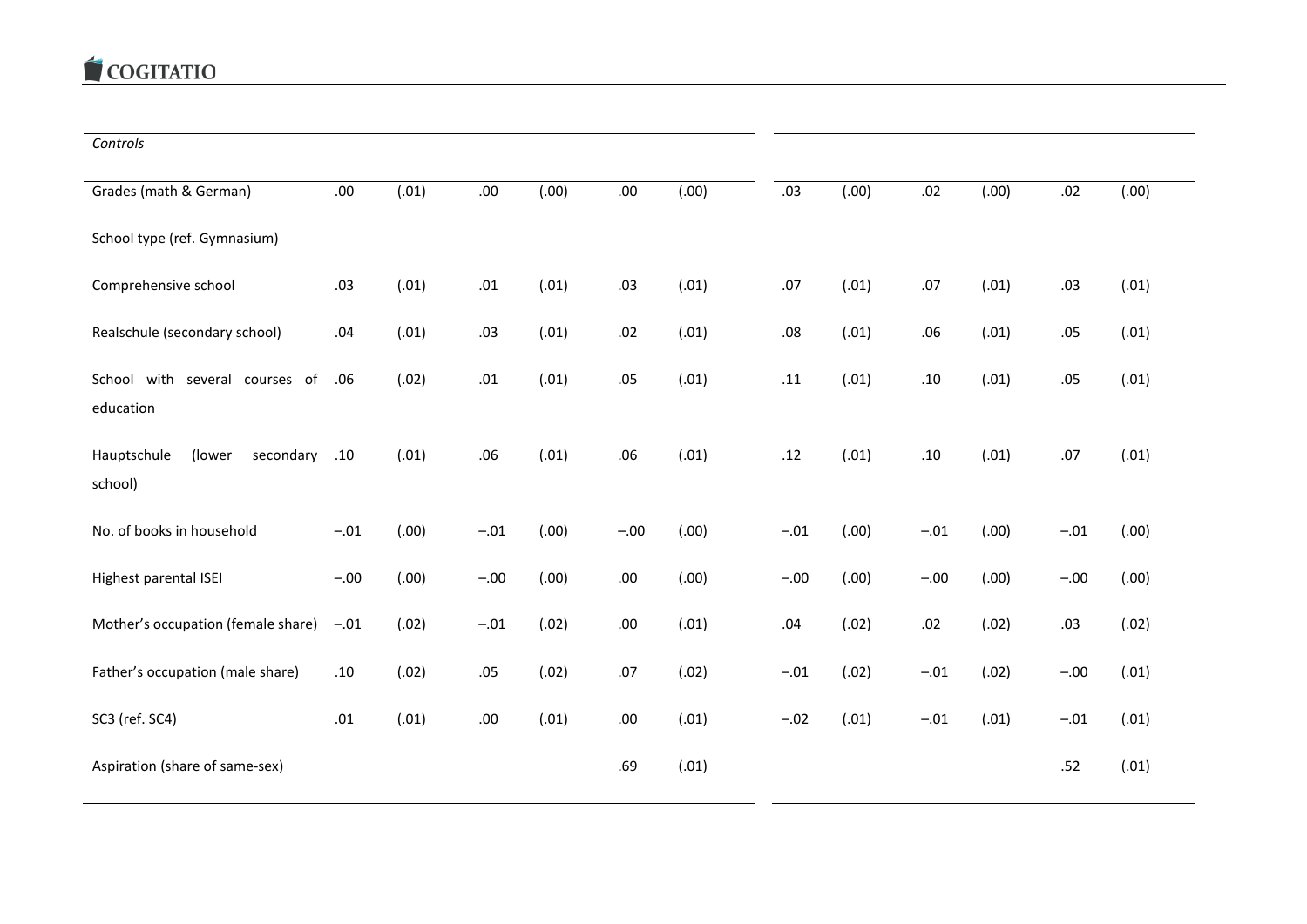COGITATIO

| Intercept                                                                                         | .63   | (.04) | .73 | (.03) | .13      | (.03) | .57   | (.03)  | .54     | (.03) | .28     | (.03)  |
|---------------------------------------------------------------------------------------------------|-------|-------|-----|-------|----------|-------|-------|--------|---------|-------|---------|--------|
| Random-effects                                                                                    |       |       |     |       |          |       |       |        |         |       |         |        |
| School-level variance (SD)                                                                        | .03   | (.01) | .03 | (.01) | $.00 \,$ | (.00) | .02   | (.01)  | $.04\,$ | (.01) | $.01\,$ | (.01)  |
| Individual-level variance (SD)                                                                    | .25   | (.00) | .22 | (.00) | .20      | (.00) | .22   | (0.00) | .23     | (.00) | .19     | (0.00) |
| Model fit                                                                                         |       |       |     |       |          |       |       |        |         |       |         |        |
| Average RVI                                                                                       | .07   |       | .07 |       | .06      |       | .09   |        | .07     |       | .08     |        |
| Largest FMI                                                                                       | .34   |       | .34 |       | .31      |       | .35   |        | .30     |       | .40     |        |
| Sample                                                                                            |       |       |     |       |          |       |       |        |         |       |         |        |
| N(schools)                                                                                        | 608   |       |     |       |          |       | 610   |        |         |       |         |        |
| N(students)                                                                                       | 4,868 |       |     |       |          |       | 5,396 |        |         |       |         |        |
| Note: Dependent variables refer to the share of same-sex individuals in the specified occupation. |       |       |     |       |          |       |       |        |         |       |         |        |

8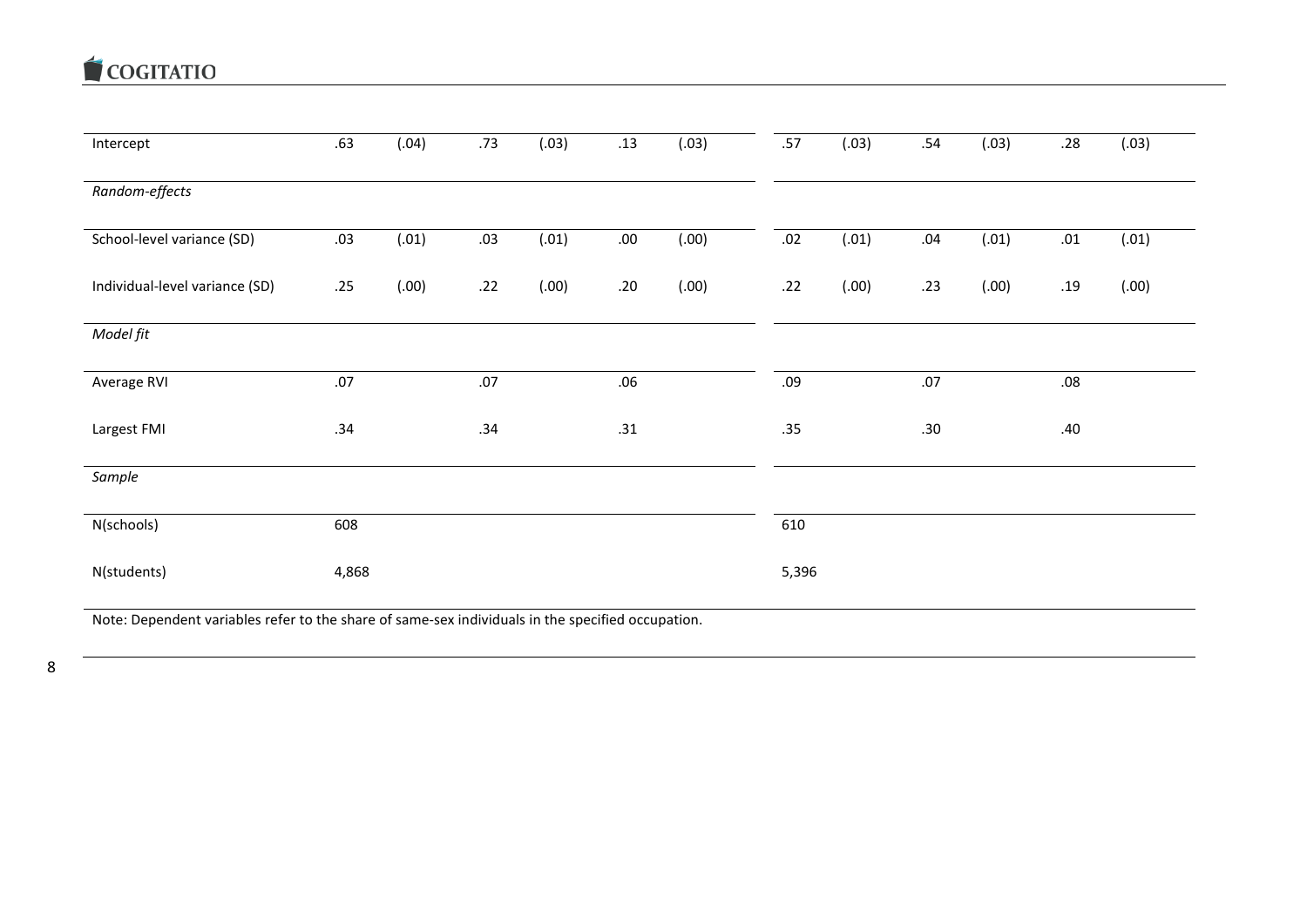## 9 **Table A2.** Full regression results of the predictors of GTOO, immigrant generation.

|                                     | Males       |       |                           |       |                      | Females |                           |        |         |             |                      |       |
|-------------------------------------|-------------|-------|---------------------------|-------|----------------------|---------|---------------------------|--------|---------|-------------|----------------------|-------|
|                                     | Expectation |       | Aspiration<br>Expectation |       |                      |         | Aspiration<br>Expectation |        |         | Expectation |                      |       |
|                                     |             |       |                           |       | (net of aspirations) |         |                           |        |         |             | (net of aspirations) |       |
|                                     | $\beta$     | S.E.  | $\beta$                   | S.E.  | $\beta$              | S.E.    | $\beta$                   | S.E.   | $\beta$ | S.E.        | $\beta$              | S.E.  |
| Migration background (ref. natives) |             |       |                           |       |                      |         |                           |        |         |             |                      |       |
| $1st$ -generation                   | $-.11$      | (.02) | $-.09$                    | (.02) | $-.05$               | (.01)   | $-.02$                    | (.02)  | $-.04$  | (.02)       | .00                  | (.01) |
| 2 <sup>nd</sup> -generation         | $-.05$      | (.01) | $-.04$                    | (.01) | $-.02$               | (.01)   | $-.01$                    | (.01)  | $-.04$  | (.01)       | .01                  | (.01) |
| 3rd-generation                      | $-.04$      | (.01) | $-.04$                    | (.01) | $-.01$               | (.01)   | .00                       | (.01)  | $-.01$  | (.01)       | .01                  | (.01) |
| Controls                            |             |       |                           |       |                      |         |                           |        |         |             |                      |       |
| Grades (math & German)              | .01         | (.01) | .00.                      | (.00) | .00.                 | (.00)   | .03                       | (0.00) | .02     | (.00)       | .02                  | (.00) |
| School type (ref. Gymnasium)        |             |       |                           |       |                      |         |                           |        |         |             |                      |       |
| Comprehensive school                | .03         | (.02) | .01                       | (.01) | .03                  | (.01)   | .06                       | (.01)  | .07     | (.01)       | .03                  | (.01) |
| Realschule (secondary school)       | .04         | (.01) | .03                       | (.01) | .02                  | (.01)   | .08                       | (.01)  | .06     | (.01)       | .05                  | (.01) |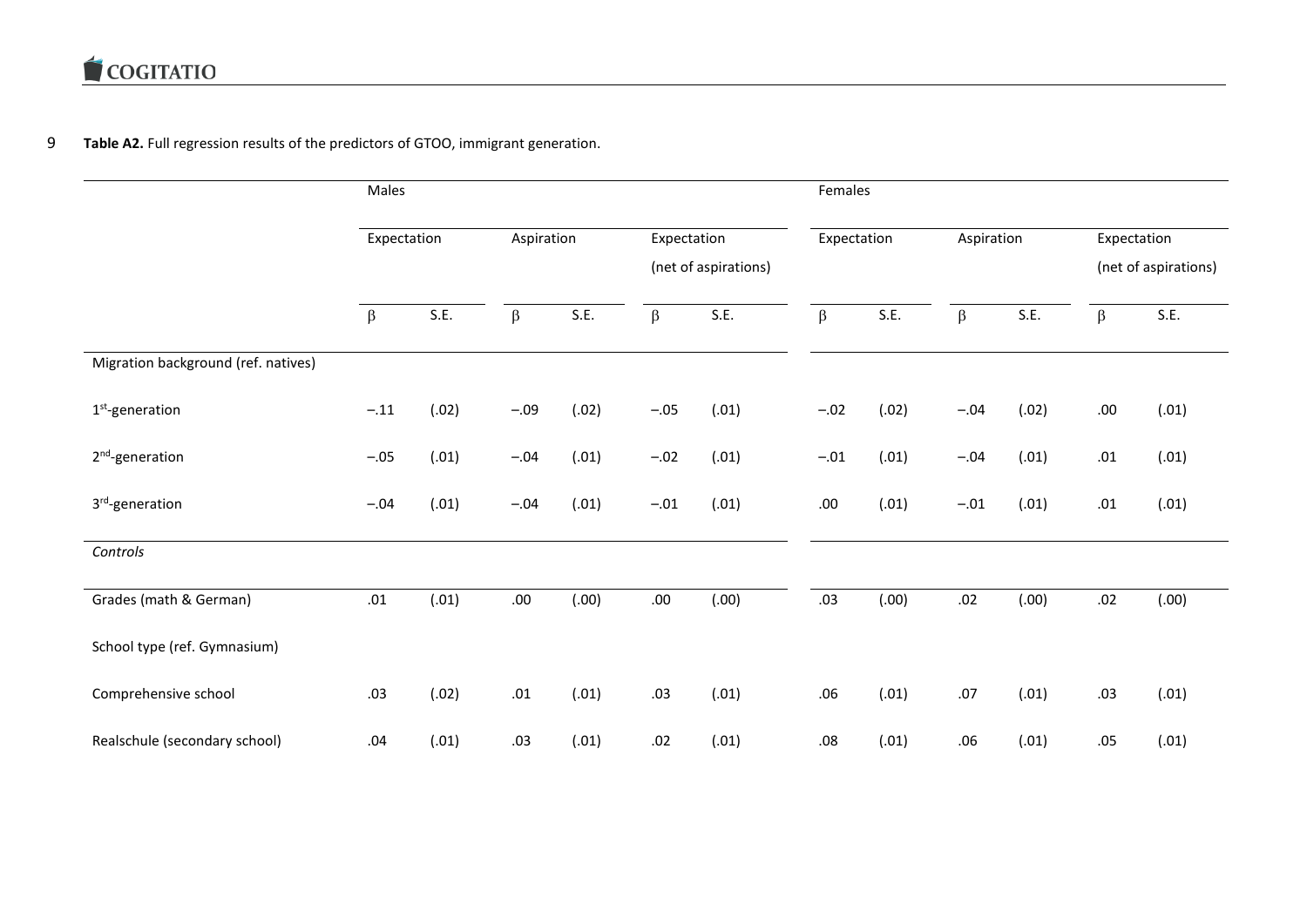## COGITATIO

| School with several courses of education | .06    | (.02) | .01    | (.01) | .05     | (.01) | .11    | (.01) | .10     | (.01) | .05     | (.01) |
|------------------------------------------|--------|-------|--------|-------|---------|-------|--------|-------|---------|-------|---------|-------|
| Hauptschule (lower secondary school)     | .10    | (.01) | .06    | (.01) | .06     | (.01) | .12    | (.01) | $.10\,$ | (.01) | .07     | (.01) |
| No. of books in household                | $-.01$ | (.00) | $-.01$ | (.00) | $-.00$  | (.00) | $-.01$ | (.00) | $-.01$  | (.00) | $-.01$  | (.00) |
| Highest parental ISEI                    | $-.00$ | (.00) | $-.00$ | (.00) | .00.    | (.00) | $-.00$ | (.00) | $-.00$  | (.00) | $-.00$  | (.00) |
| Mother's occupation (female share)       | $-.01$ | (.02) | $-.01$ | (.02) | $-.00$  | (.01) | .04    | (.02) | .02     | (.02) | .03     | (.02) |
| Father's occupation (male share)         | .10    | (.02) | $-.05$ | (.02) | .07     | (.02) | $-.01$ | (.02) | $-.01$  | (.02) | .00     | (.01) |
| SC3 (ref. SC4)                           | $-.01$ | (.01) | .00    | (.01) | $.00\,$ | (.01) | $-.02$ | (.01) | $-.01$  | (.01) | $-.01$  | (.01) |
| Aspiration (share of same-sex)           |        |       |        |       | .69     | (.01) |        |       |         |       | .52     | (.01) |
| Intercept                                | .63    | (.04) | .73    | (.03) | .13     | (.03) | .56    | (.03) | .54     | (.03) | .28     | (.03) |
| Random-effects                           |        |       |        |       |         |       |        |       |         |       |         |       |
| School-level variance (SD)               | .03    | (.01) | .03    | (.01) | .00.    | (.00) | .02    | (.01) | .03     | (.01) | $.01\,$ | (.01) |
| Individual-level variance (SD)           | .25    | (.00) | .22    | (.00) | .20     | (.00) | .22    | (.00) | .23     | (.00) | .19     | (.00) |
| Model fit                                |        |       |        |       |         |       |        |       |         |       |         |       |
| Average RVI                              | .08    |       | .07    |       | .23     |       | .09    |       | .07     |       | .08     |       |